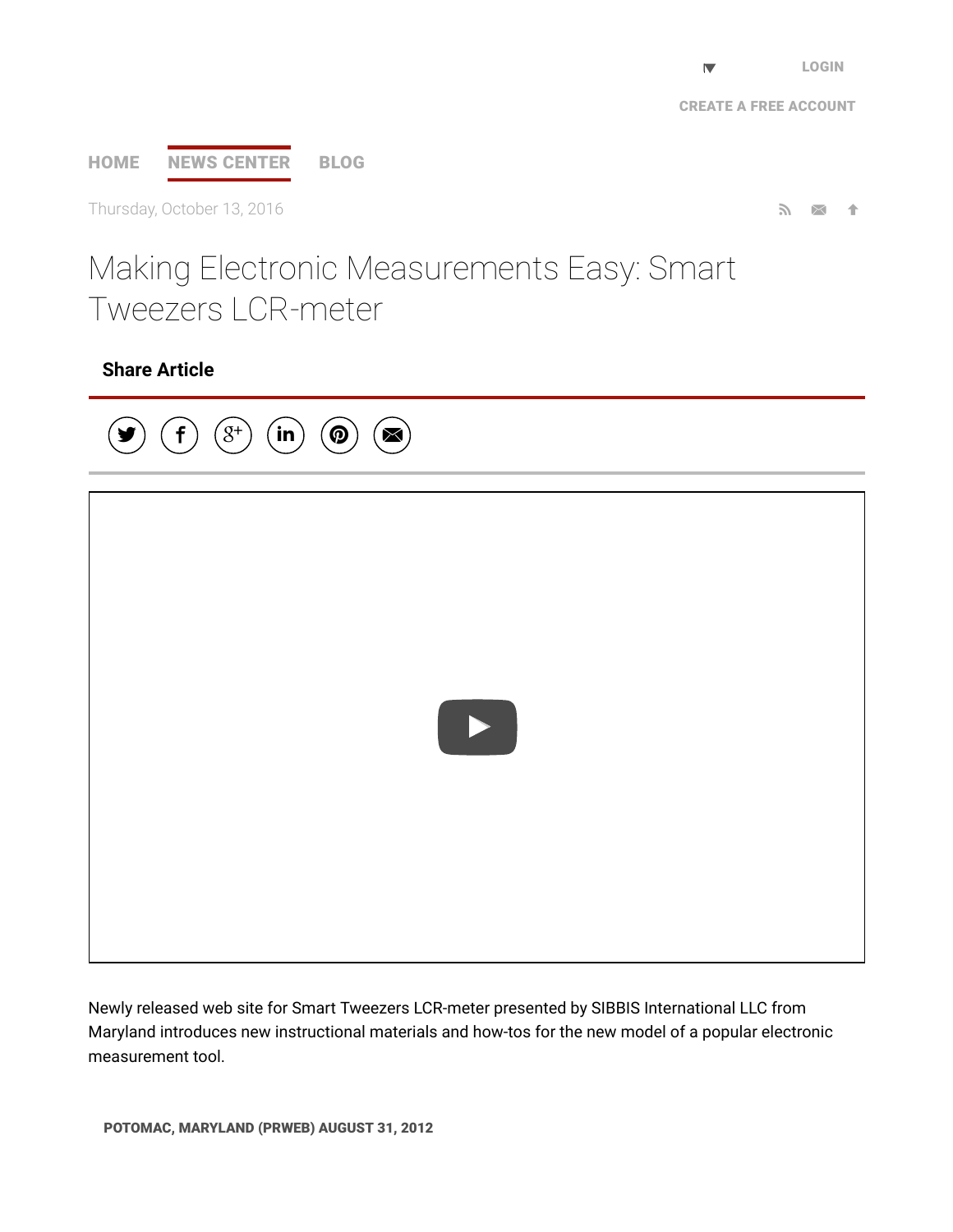Newly released web site for Smart Tweezers LCR-meter presented by SIBBIS International LLC from Maryland introduces new instructional materials and how-tos for the new model of a popular electronic measurement tool.

World renowned LCR-meter Smart [Tweezers](http://www.prweb.net/Redirect.aspx?id=aHR0cDovL3NtYXJ0dHdlZXplcnMudXM=) manufactured in Canada by Siborg [Systems](http://www.prweb.net/Redirect.aspx?id=aHR0cDovL3NtYXJ0dHdlZXplcnMuY2E=) Inc is getting more support from SIBBIS International. The unique tiny fully-automatic digital LCR-meter allows to make highly accurate measurements by just touching any electrical component, whether it is inductance (L), capacitance (C) or resistance (R).

Due to its patented mechatronic design, Smart Tweezers has a very low and well defined parasitics allowing to effectively eliminate any offset when measuring resistance or capacitance. This exceptional feature allows to measure very small capacitance and resistance of 1 picofarads and 1 milliohms range.

Unlike its later copies measuring only resistance and capacitance, Smart Tweezers allows to measure inductance of a fraction of microhenry thus making it an indispensable tool for use in radio electronics.

"The new web site will give our clients a better feeling of what this tiny yet powerful device would allow them to do, including a short video introduction," says Anatoly Klimenko, Director of marketing at SIBBIS International LLC. "With a weight of under 2 Oz, this nearly pen-size unit allows 0.2% accurate measurements normally achievable only with much more expensive bench-type LCR meters. It is very important that Smart [Tweezers](http://www.prweb.net/Redirect.aspx?id=aHR0cDovL3d3dy5zbWFydHR3ZWV6ZXJzLnVzL1NtYXJ0X1R3ZWV6ZXJzX1VzZXJfTWFudWFsX1NUMi5wZGY=) virtually do not require any Smart Tweezers Manual reading, it is allmost fully automatic and gives you value of a component, whether it is L, C or R immediately when you touch it with the tweezer tips."

SIBBIS International LLC currently offers Introductory Sale Price for Smart [Tweezers](http://www.prweb.net/Redirect.aspx?id=aHR0cDovL3d3dy5zbWFydHR3ZWV6ZXJzLmNhL3NhbGU=)™ ST5. Here is a summary of the new model features:

-Automatic LCR, and Equivalent Series Resistance (ESR) measurements

- -Basic accuracy of 0.2%
- -Li-Ion Battery, USB Charger
- -Diode and Continuity test
- -Adjustable Test Signal

-Component Sorting with 1%, 5%, 10% and 20% Tolerance

-Semi-automatic Offset Subtraction

-Ideal for small components, as small as 0201 size (about 0.3 mm)

- -Displays active and reactive impedance components
- -Just 2 Oz weight and ergonomic design
- -Long battery life

About SIBBIS International LLC:

Established in 2006, SIBBIS offers international marketing services for high-tech hardware and software product, medical equipment in particular.

For more information: SIBBIS International LLC, 1998 Lancashire Drive, Potomac, MD 20854 USA

Phone/Fax: 301-762-1021, E-mail: smarttweezers(at)sibbis(dot)com

About Siborg Systems Inc:

Established in 1994, Siborg [Systems](http://www.prweb.net/Redirect.aspx?id=aHR0cDovL3NtYXJ0dHdlZXplcnMuY2E=) Inc. is a source of engineering software and hardware tools for semiconductor and electronics industry. Located in the city of Waterloo, Ontario, Canada, it enjoys being part of the local world-renowned high-tech community.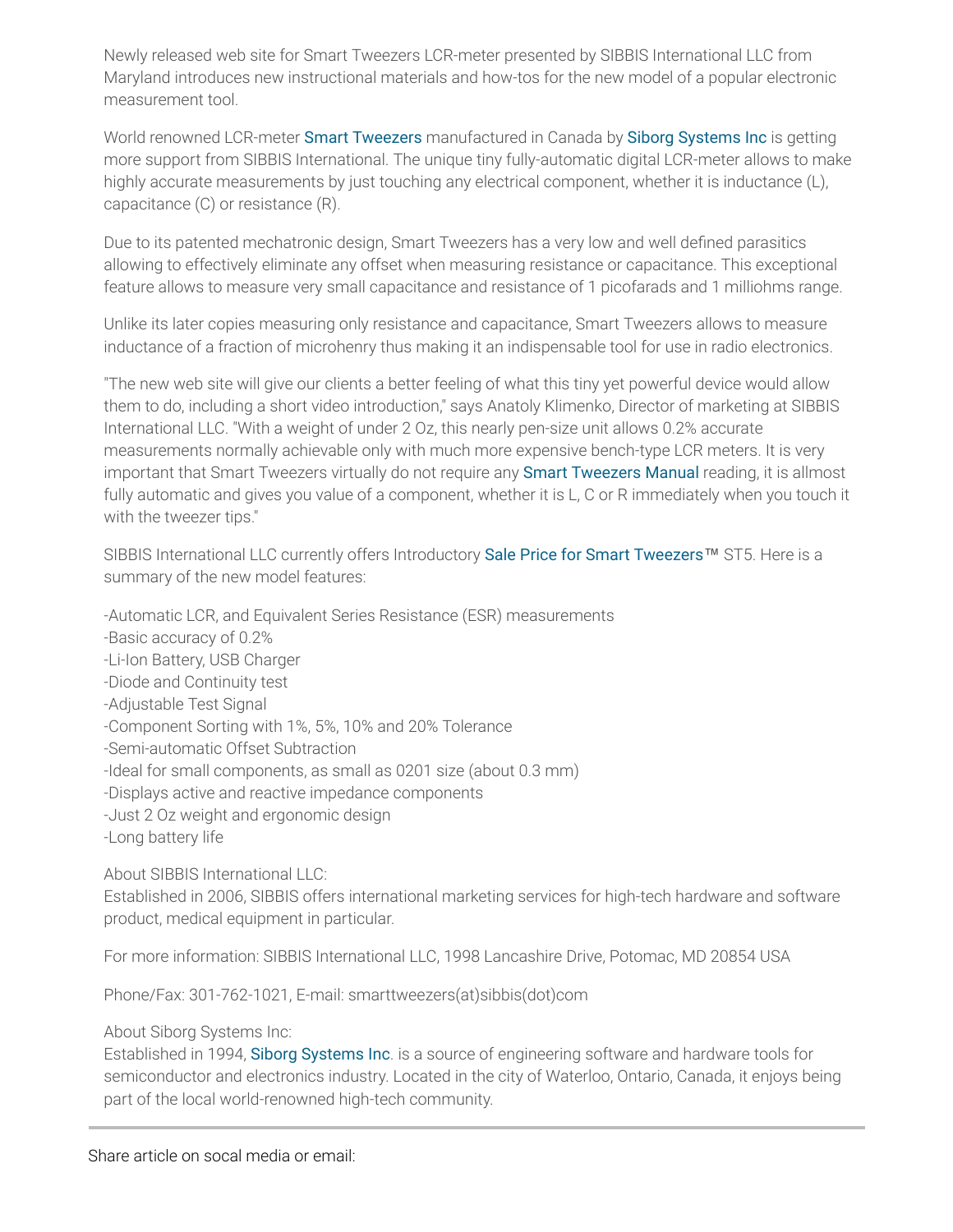

View article via:

[PDF](http://www.prweb.com/pdfdownload/9846297.pdf) [PRINT](http://www.prweb.com/printer/9846297.htm)



Smart Tweezers LCR-meter simplifies PCB debugging

The unique tiny fully-automatic digital LCR-meter allows to make highly accurate measurements by just touching any electrical component, whether it is inductance (L), capacitance (C) or resistance (R).

#### Contact Author

#### MICHAEL OBRECHT

Siborg [Systems](http://www.prweb.net/Redirect.aspx?id=aHR0cDovL3d3dy5zbWFydHR3ZWV6ZXJzLnVz) Inc. 519-888-9906 [Email](http://www.prweb.com/EmailContact.aspx?prid=9846297) > Follow us on